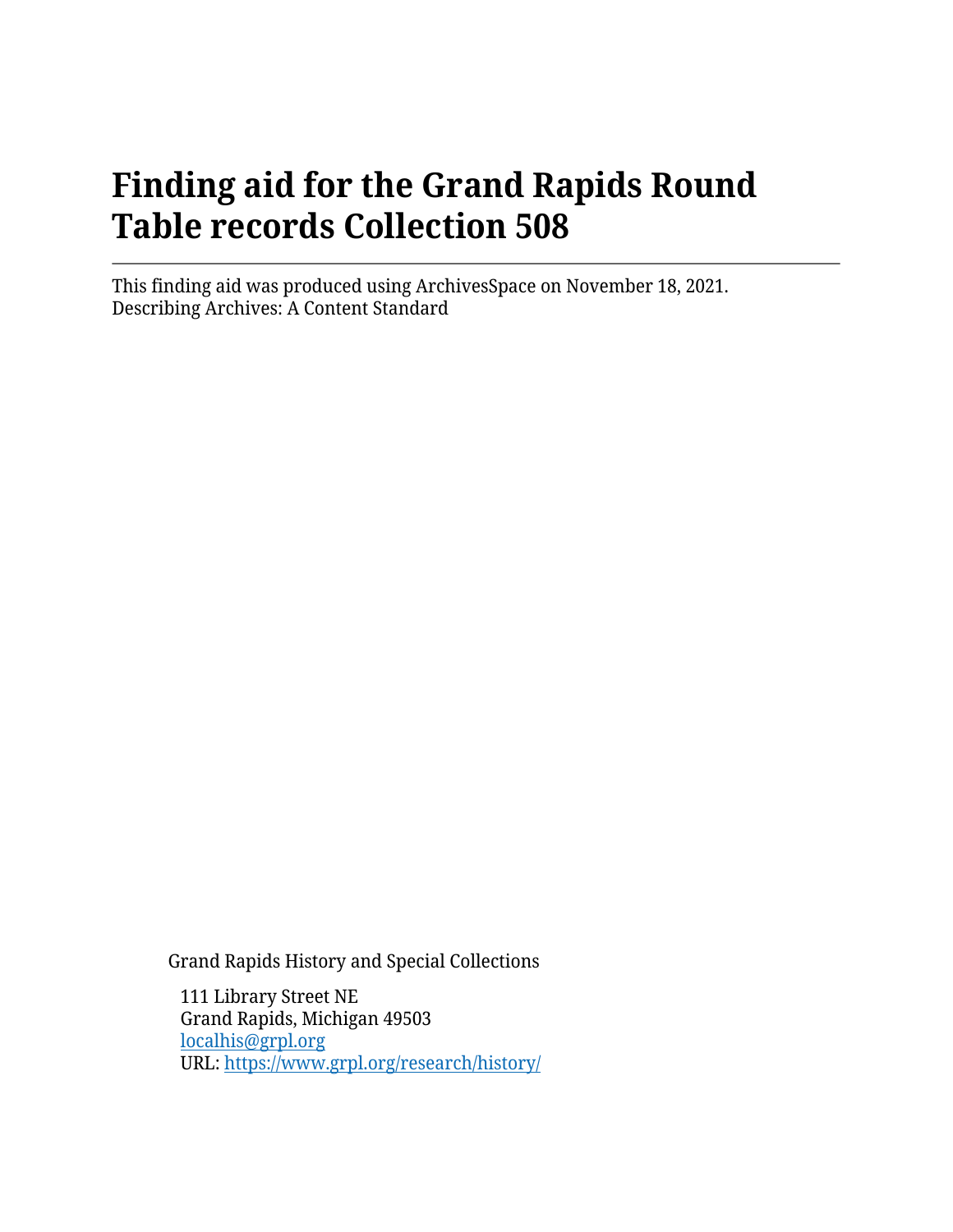# <span id="page-1-0"></span>**Table of Contents**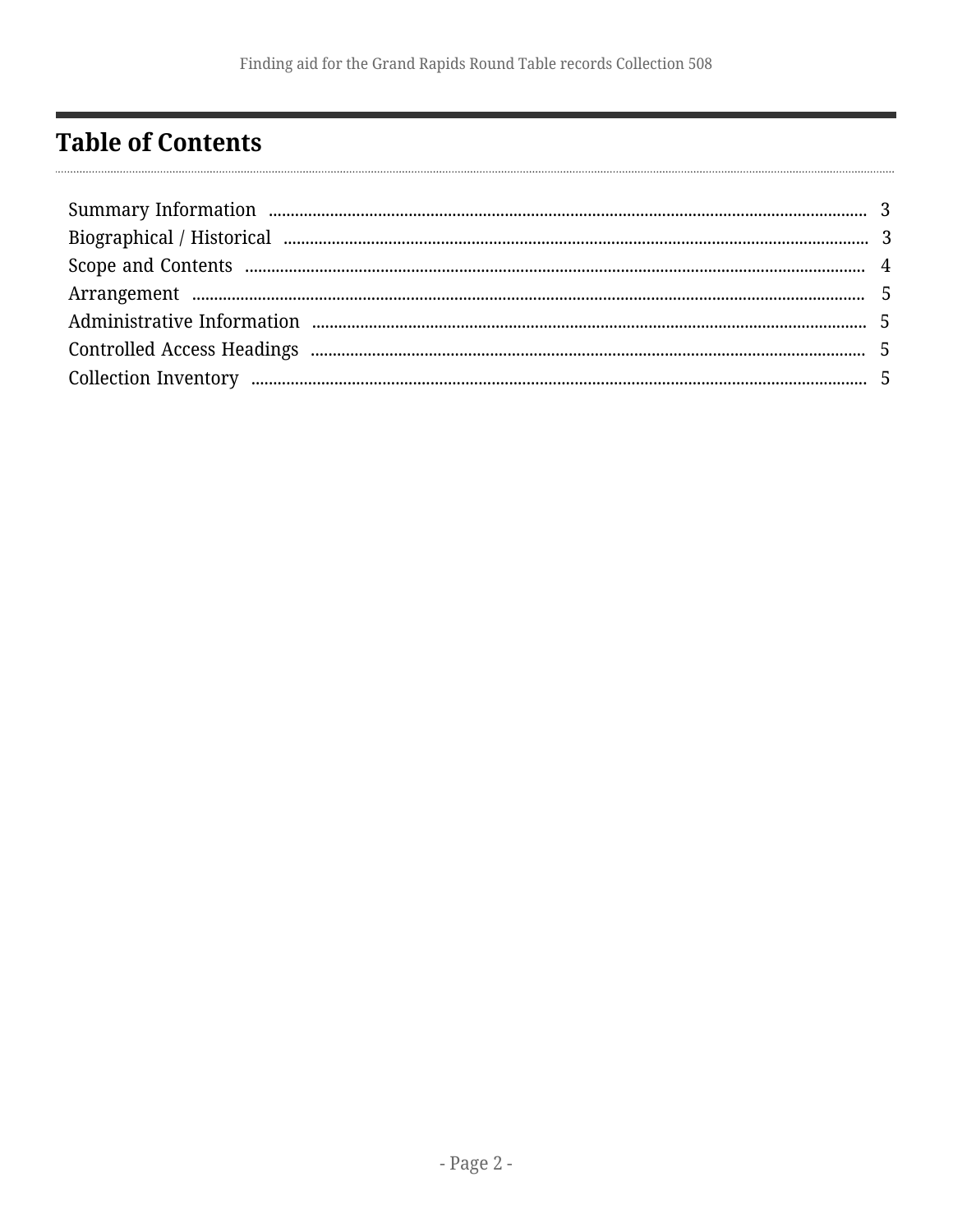# <span id="page-2-0"></span>**Summary Information**

| <b>Repository:</b>                  | <b>Grand Rapids History and Special Collections</b>                                                                                                                                                                                                                                                                                                                                                                                                                                                                                                                                                                                                                                                                                                                                                                                                                                                                                            |  |  |
|-------------------------------------|------------------------------------------------------------------------------------------------------------------------------------------------------------------------------------------------------------------------------------------------------------------------------------------------------------------------------------------------------------------------------------------------------------------------------------------------------------------------------------------------------------------------------------------------------------------------------------------------------------------------------------------------------------------------------------------------------------------------------------------------------------------------------------------------------------------------------------------------------------------------------------------------------------------------------------------------|--|--|
| <b>Creator:</b>                     | <b>Grand Rapids Round Table</b>                                                                                                                                                                                                                                                                                                                                                                                                                                                                                                                                                                                                                                                                                                                                                                                                                                                                                                                |  |  |
| Title:                              | <b>Grand Rapids Round Table records</b>                                                                                                                                                                                                                                                                                                                                                                                                                                                                                                                                                                                                                                                                                                                                                                                                                                                                                                        |  |  |
| ID:                                 | <b>Collection 508</b>                                                                                                                                                                                                                                                                                                                                                                                                                                                                                                                                                                                                                                                                                                                                                                                                                                                                                                                          |  |  |
| Date [inclusive]:                   | 1926-2011                                                                                                                                                                                                                                                                                                                                                                                                                                                                                                                                                                                                                                                                                                                                                                                                                                                                                                                                      |  |  |
| <b>Physical</b><br>Description:     | 1.5 Linear Feet 3 Boxes                                                                                                                                                                                                                                                                                                                                                                                                                                                                                                                                                                                                                                                                                                                                                                                                                                                                                                                        |  |  |
| Language of the<br><b>Material:</b> | English.                                                                                                                                                                                                                                                                                                                                                                                                                                                                                                                                                                                                                                                                                                                                                                                                                                                                                                                                       |  |  |
| Abstract:                           | The Grand Rapids Round Table is a local chapter of the<br>international service club The Loyal Knights of Round Table.<br>The goal of the Grand Rapids Round Table is to establish<br>connections with other social organizations in Grand Rapids,<br>raise money to support local non-profits, and to promote<br>camaraderie amongst members. Membership in the Grand<br>Rapids Round Table is based on character and congeniality<br>rather than professional classification. The Grand Rapids Round<br>Table mainly hosts lecturers from different professions. The<br>majority of this collection consists of weekly bulletins describing<br>the proceedings of previous meetings with plans for future<br>meetings. Additonally there are internal meeting records.<br>This collection could be used to get an understanding of what<br>different social programs were seeking to accomplish in the city<br>of Grand Rapids through time. |  |  |

**^** [Return to Table of Contents](#page-1-0)

# <span id="page-2-1"></span>**Biographical / Historical**

The Grand Rapids Round Table was established on May 26, 1926 at a preliminary founders meeting. The original founding members of the organization were Frederick W. Stevens, F.F. Wood, W.D. Wilson, Reverend Herbert McConnell, J.E. Kirbye, Dr. Carlton D. Reed, L.L. Benedict, John F. Huffma, Joseph R. Gillard, Fred N. Searl and H.J. Powell. These founding members established an executive board and committees.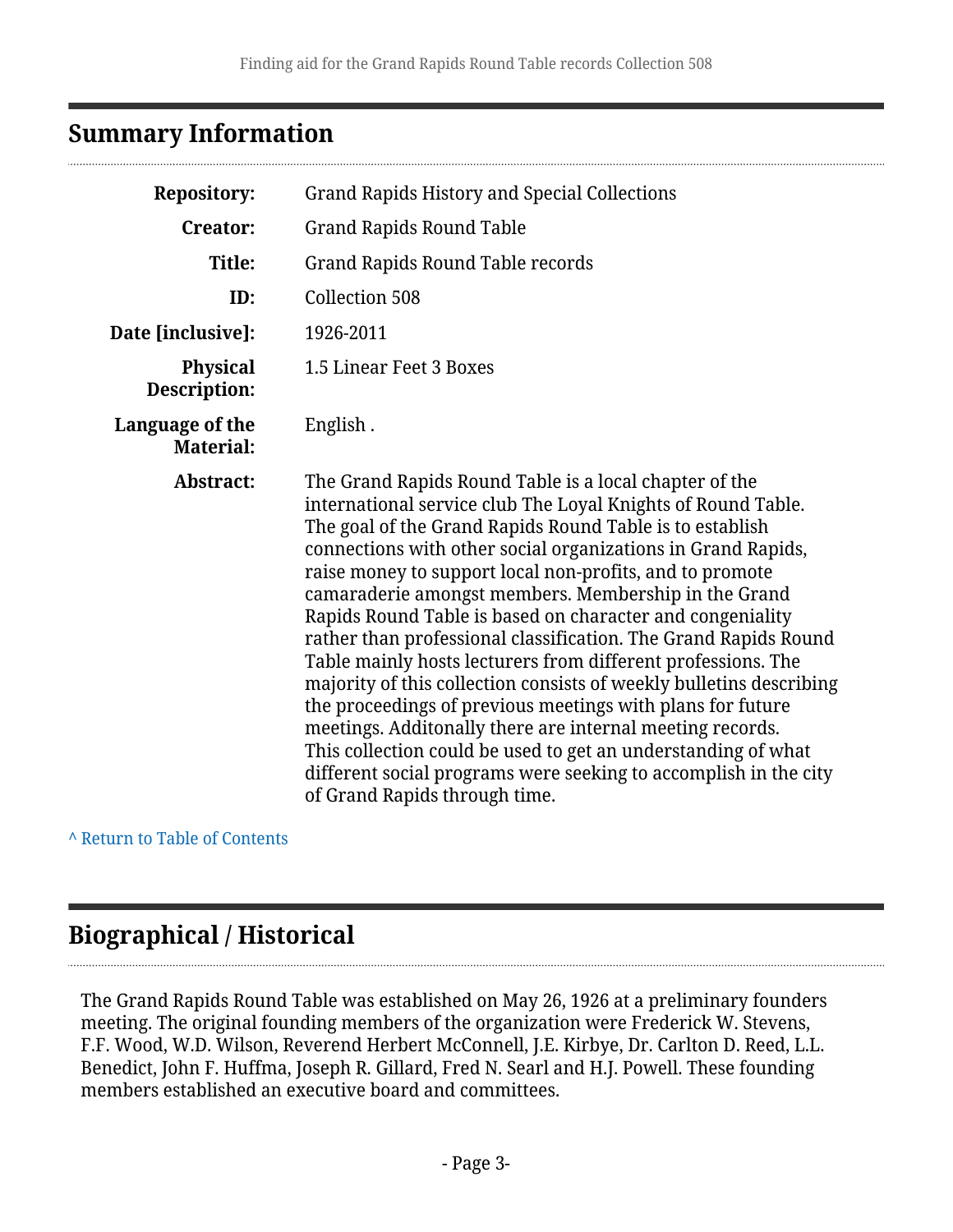The first public meeting for the Grand Rapids Round Table was held on June 18, 1926. The organization would go on to have weekly meetings in several different locations including the Association of Commerce Building and the Pantlind Hotel. Typical meetings included internal organization discussion with reporting from the different committees, considerations for fundraising for local organizations, and then guest lecturers who would speak about their research or other topics of interest.

The Grand Rapids Round Table networked with several different social organizations and programs in the city of Grand Rapids including the YMCA, the Grand Rapids Chapter of the American Red Cross, and the Community Chest. The Grand Rapids Round Table also established connections to local businesses. Funding to support local charitable efforts came from membership dues and drives set up by the executive committee. Yearly, members would send delegates to the International Round Table Convention. This convention would teach members from all local chapters the best ways to increase in size as well as discuss the trajectory of The Loyal Knights of the Round Table at large.

**^** [Return to Table of Contents](#page-1-0)

# <span id="page-3-0"></span>**Scope and Contents**

This collection contains printed material related to the Grand Rapids Round Table. There are internal records such as meeting minutes; internal and external correspondence; membership rosters; committee meeting summaries; annual financial reports. There are also external records such as weekly bulletins sent to members that summarized meetings and financial billing statements for members.

While the collection ranges from 1926 to 2011, there are several years missing including spans from 1951 to 1974, 1981 to 1995, and 1999 to 2004.

All years represented in the collection will have at minimum weekly bulletins, which summarize the proceedings at the previous meeting and contain a description of upcoming meetings and events.

Most years will have a full year run of weekly bulletins but a few years only have partial records.

The earlier years of the collection are the most detailed. Internal records were not collected from 1940 to 2005.

#### **^** [Return to Table of Contents](#page-1-0)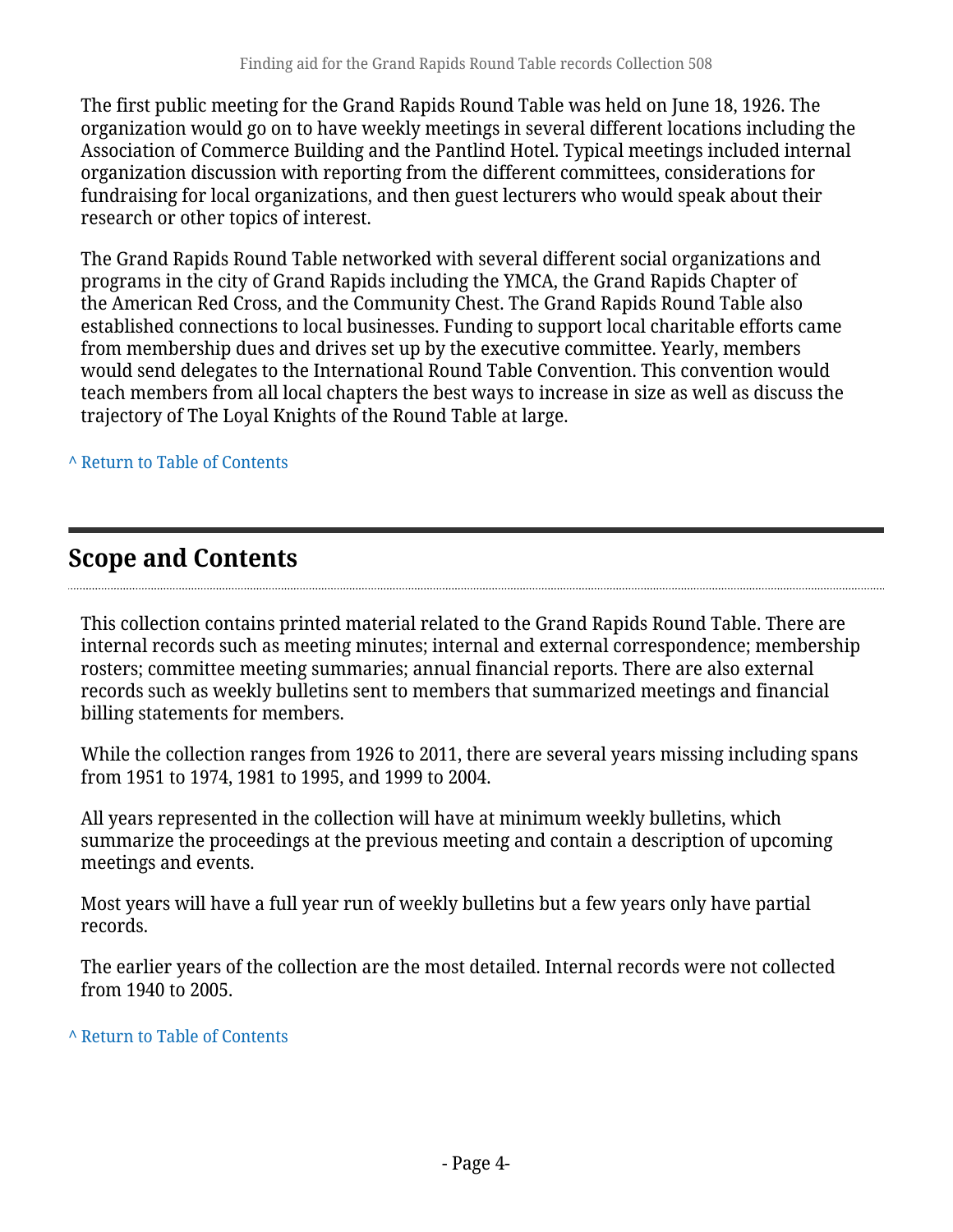### <span id="page-4-0"></span>**Arrangement**

These records have been arranged by year and then chronologically.

**^** [Return to Table of Contents](#page-1-0)

### <span id="page-4-1"></span>**Administrative Information**

#### **Publication Statement**

Grand Rapids History and Special Collections

111 Library Street NE Grand Rapids, Michigan 49503 [localhis@grpl.org](mailto:localhis@grpl.org) URL:<https://www.grpl.org/research/history/>

### **Immediate Source of Acquisition**

Sarah DeYoung, accession number 2020.008

**^** [Return to Table of Contents](#page-1-0)

### <span id="page-4-2"></span>**Controlled Access Headings**

- Clubs -- Michigan -- Grand Rapids
- records (documents)

# <span id="page-4-3"></span>**Collection Inventory**

| <b>Title/Description</b>                                                                          | <b>Instances</b> |             |
|---------------------------------------------------------------------------------------------------|------------------|-------------|
| Founders Meeting Summaries, General Meeting Minutes and<br><b>Executive Meeting Minutes, 1926</b> | Box 1            | Folder 1    |
| Meeting Minutes, Attendance Records, Financial Reports, etc.,<br>1928-1938                        | Box 1            | Folder 2-12 |